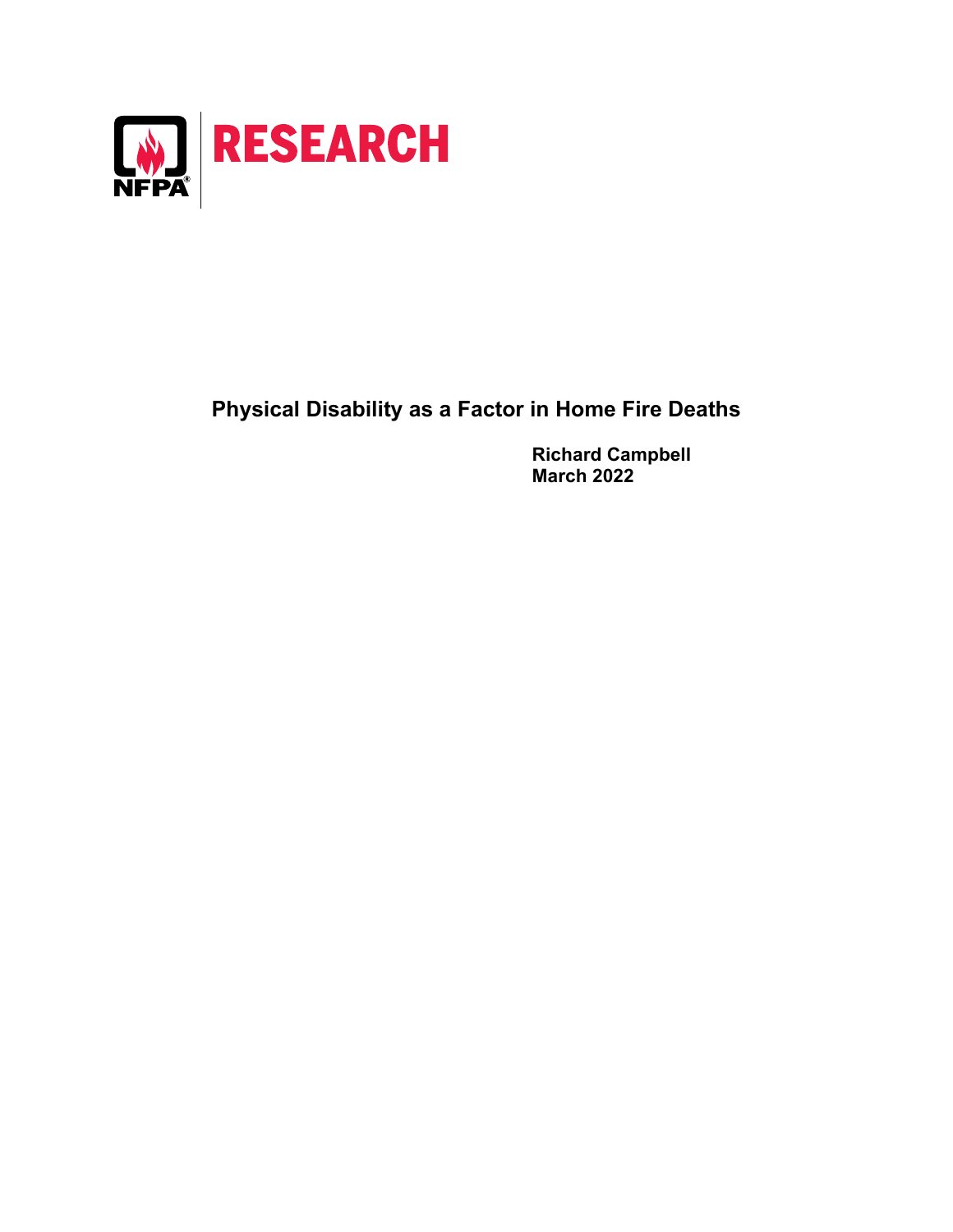#### **Acknowledgements**

The National Fire Protection Association thanks all the fire departments and state fire authorities who participate in the National Fire Incident Reporting System (NFIRS) and the annual NFPA fire experience survey. These firefighters are the original sources of the detailed data that make this analysis possible. Their contributions allow us to estimate the size of the fire problem.

We are also grateful to the US Fire Administration for its work in developing, coordinating, and maintaining NFIRS.

To learn more about research at NFPA visit [nfpa.org/research.](http://www.nfpa.org/research)

Copies of this report are available from: NFPA Research 1 Batterymarch Park Quincy, MA 02169-7471 E-mail: [research@nfpa.org](mailto:research@nfpa.org) Phone: 617-984-7450

NFPA Index No. 3138

Copyright© 2022, National Fire Protection Association, Quincy, MA

This custom analysis is prepared by, and copyright is held by the National Fire Protection Association. Notwithstanding the custom nature of this analysis, the NFPA retains all rights to utilize all or any part of this analysis, including any information, text, charts, tables, or diagrams developed or produced as part hereof in any manner whatsoever as it deems appropriate, including but not limited to the further commercial dissemination hereof by any means or media to any party. Purchaser is hereby licensed to reproduce this material for his or her own use and benefit, and to display this in his/her printed material, publications, articles, or website. Except as specifically set out in the initial request, purchaser may not assign, transfer, or grant any rights to use this material to any third parties without permission of NFPA.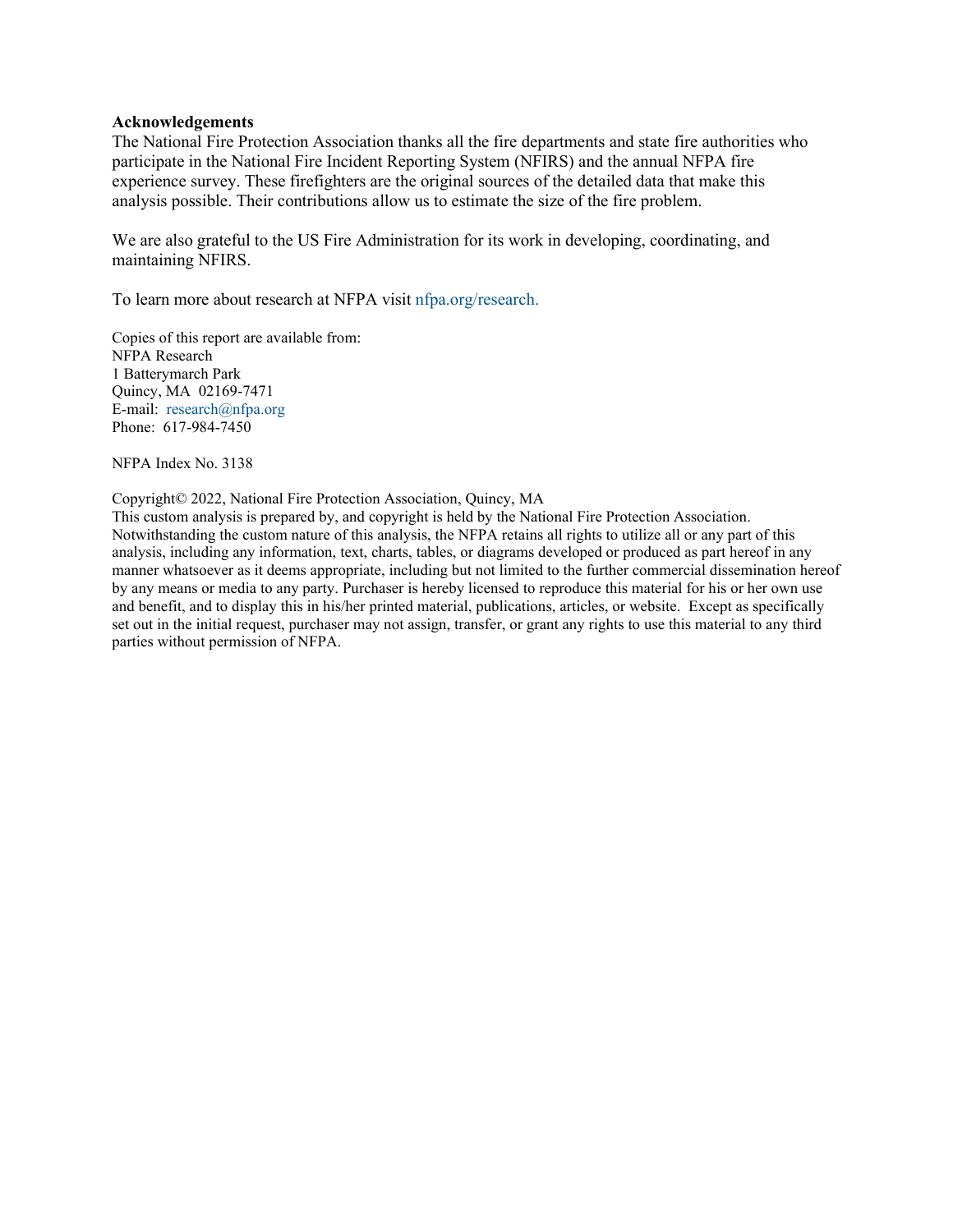### **Physical Disability as a Factor in Home Fire Deaths**

NFPA estimates that physical disability was a factor in an average of 460, or 18%, of home fire deaths per year in 2015-2019. These victims most often died in fires that originated in a common room, such as a living or family room, or a bedroom. Smoking materials were the heat source in just over onethird (35%) of these fires. The majority of victims were in older age groups. Additional information on home fire deaths in which physical disability was a factor is found in the following tables.

These estimates are based on data from the U.S. Fire Administration's (USFA's) National Fire Incident Reporting System (NFIRS) and the National Fire Protection Association's (NFPA's) annual fire department experience survey. The phrase "victims with physical disabilities" describes victims of fires in which a physical disability contributed to the fatal injury. If a victim's disability was not a factor contributing to the fatal injury, the death is not included in these statistics.

Note that this data is comprised of deaths in home fires and does not indicate the number of home fires in which the deaths occurred. An unknown number of these deaths may have occurred in the same fire.

Please refer to [How NFPA's National Estimates Are Calculated for Home Structure Fires](https://www.nfpa.org/%7E/media/Files/News%20and%20Research/Fire%20statistics%20and%20reports/NFPA-estimates-and-methodology/NationalEstimatesHomeFires.pdf) for explanatory details about the methods used.

| <b>Table</b> | <b>Physical Disability as a Factor in Home Fire Deaths by:</b> | Page |
|--------------|----------------------------------------------------------------|------|
|              |                                                                |      |
| Table 1.     | Property Use                                                   | 2    |
| Table 2.     | Age                                                            | 2    |
| Table 3.     | Time of Day                                                    | 3    |
| Table 4.     | Area of Origin                                                 | 4    |
| Table 5.     | Item First Ignited                                             | 4    |
| Table 6.     | <b>Heat Source</b>                                             | 5    |
| Table 7.     | Activity when Injured                                          |      |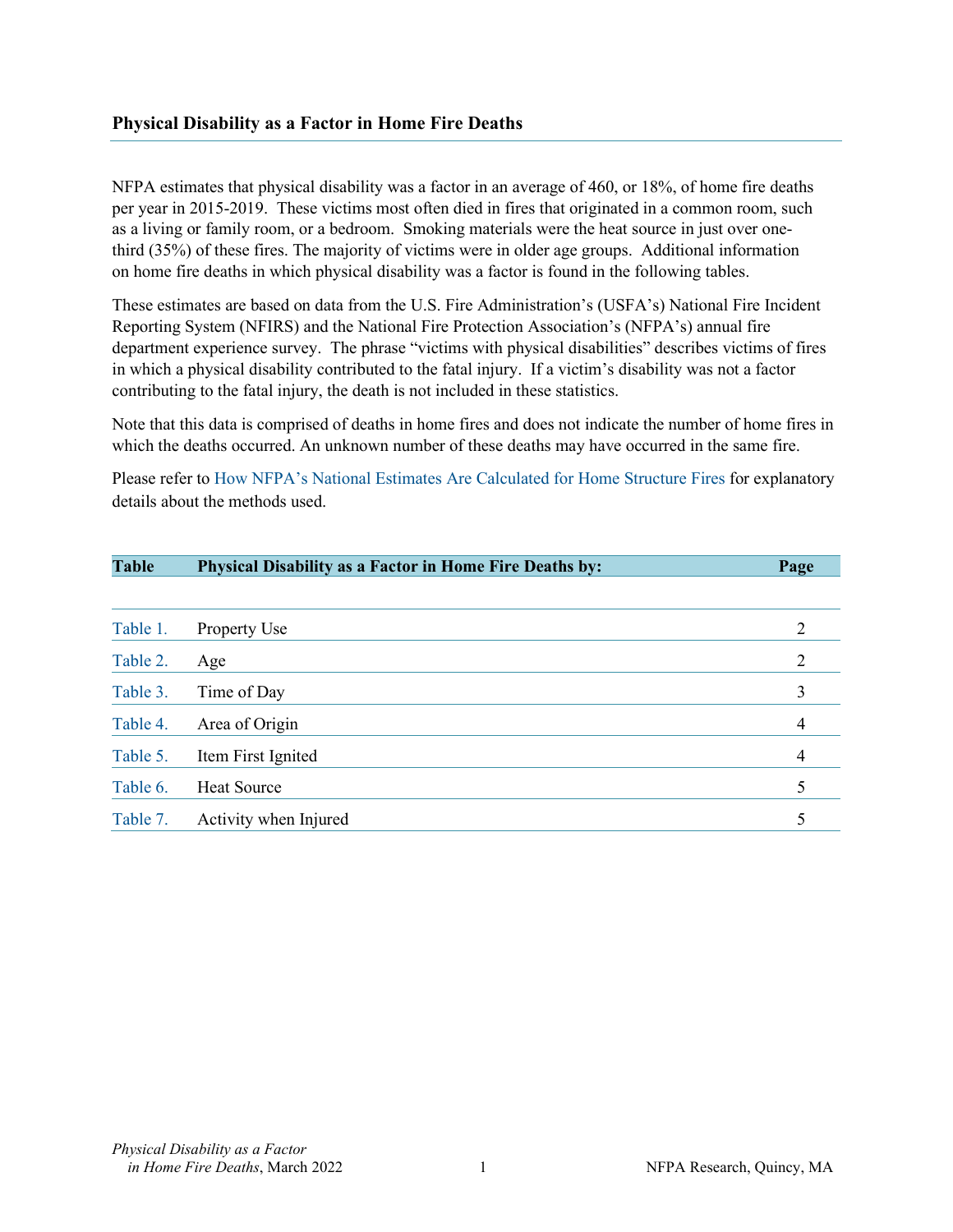| <b>Property Use</b>                         | <b>Civilian Deaths</b> |         |  |
|---------------------------------------------|------------------------|---------|--|
|                                             |                        |         |  |
| One-Family Home, Year-Round                 | 360                    | (78%)   |  |
| Two-Family Home, Year-Round                 | 20                     | (4%)    |  |
| Unclassified One- or Two-Family Home        | 20                     | (4%)    |  |
| Multifamily Home, 1 to 2 Living Units       | 10                     | (3%)    |  |
| Multifamily Home, 3 to 6 Living Units       | 10                     | (3%)    |  |
| Multifamily Home, 7 to 20 Living Units      | 20                     | (5%)    |  |
| Multifamily Home, More Than 20 Living Units | 10                     | (3%)    |  |
|                                             |                        |         |  |
| Total                                       | 460                    | $100\%$ |  |

### **Table 1. Physical Disability as a Factor in Home Fire Deaths by Property Use, 2015-2019**

Source: NFIRS 5.0 and NFPA's fire experience survey.

## **Table 2. Physical Disability as a Factor in Home Fire Deaths by Age, 2015-2019**

| <b>Age of Victim</b> | <b>Civilian Deaths</b> |           |  |
|----------------------|------------------------|-----------|--|
|                      |                        |           |  |
| Under 5 years        | 0                      | $(0\%)$   |  |
| 5 to 14              | 0                      | $(0\%)$   |  |
| 15 to 19             | 0                      | (1%)      |  |
| 20 to 34             | 0                      | (1%)      |  |
| 35 to 49             | 20                     | (5%)      |  |
| 50 to 64             | 140                    | $(30\%)$  |  |
| 65 to 74             | 140                    | (29%)     |  |
| 75 to 84             | 100                    | (22%)     |  |
| 85 and older         | 60                     | (13%)     |  |
|                      |                        |           |  |
| Total                | 460                    | $(100\%)$ |  |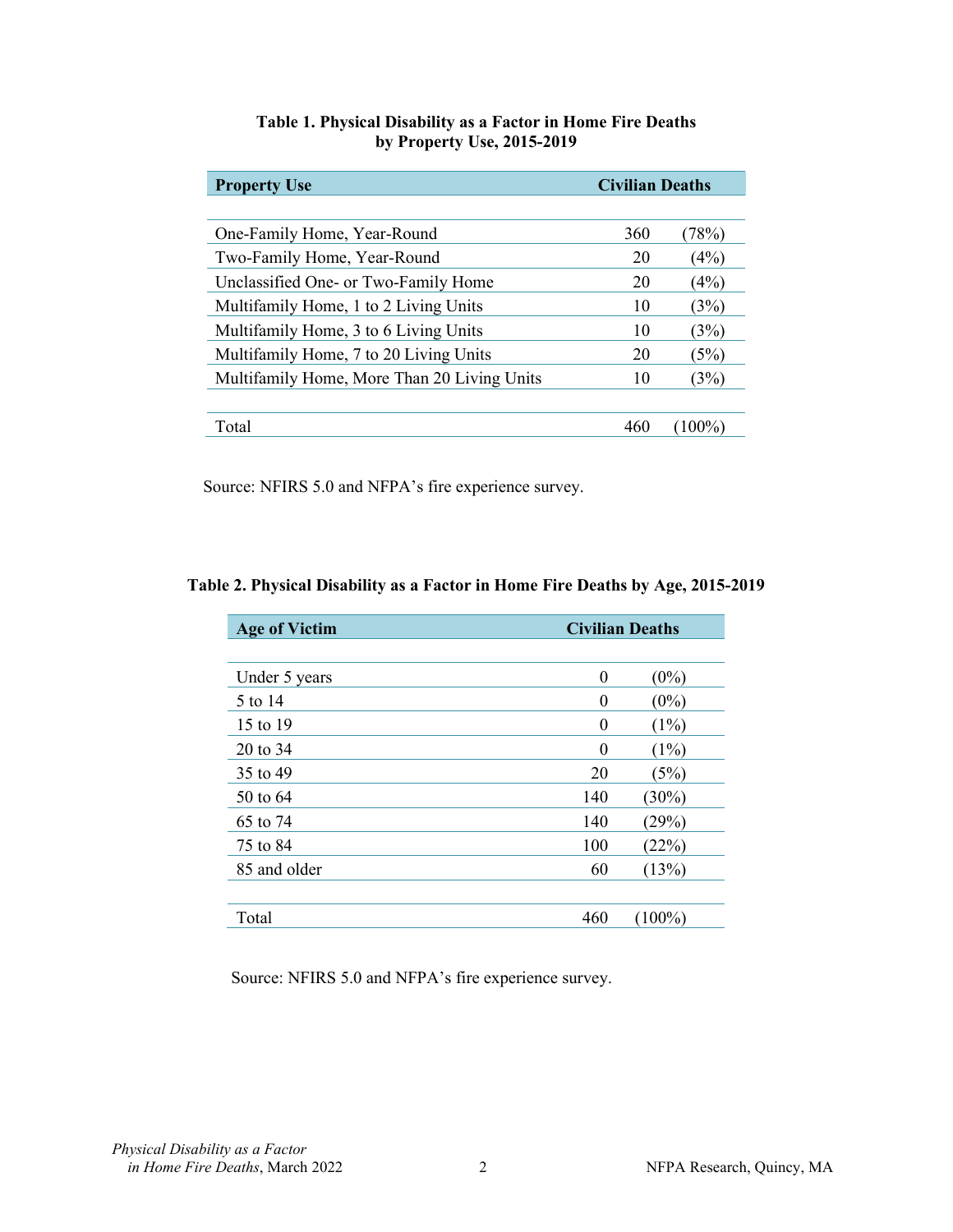| <b>Time of Day</b>  |                | <b>Civilian Deaths</b> |  |
|---------------------|----------------|------------------------|--|
|                     |                |                        |  |
| Midnight-12:59 a.m. | 30             | (6%)                   |  |
| $1:00-1:59$ a.m.    | 20             | (4%)                   |  |
| 2:00-2:59 a.m.      | 20             | (5%)                   |  |
| $3:00 - 3:59$ a.m.  | 20             | (4%)                   |  |
| 4:00-4:59 a.m.      | 20             | (4%)                   |  |
| 5:00-5:59 a.m.      | 20             | (3%)                   |  |
| $6:00-6:59$ a.m.    | 20             | (4%)                   |  |
| 7:00-7:59 a.m.      | 20             | (5%)                   |  |
| 8:00-8:59 a.m.      | 20             | (4%)                   |  |
| $9:00-9:59$ a.m.    | 20             | (4%)                   |  |
| 10:00-10:59 a.m.    | 10             | (3%)                   |  |
| $11:00-11:59$ a.m.  | 20             | (4%)                   |  |
| $12:00-12:59$ p.m.  | 20             | (4%)                   |  |
| $1:00-1:59$ p.m.    | 20             | (5%)                   |  |
| $2:00-2:59$ p.m.    | 20             | (4%)                   |  |
| 3:00-3:59 p.m.      | 20             | (4%)                   |  |
| 4:00-4:59 p.m.      | 20             | (4%)                   |  |
| $5:00-5:59$ p.m.    | 20             | (4%)                   |  |
| $6:00-6:59$ p.m.    | 10             | (3%)                   |  |
| $7:00 - 7:59$ p.m.  | 20             | (5%)                   |  |
| $8:00-8:59$ p.m.    | 20             | (3%)                   |  |
| $9:00-9:59$ p.m.    | 20             | (4%)                   |  |
| 10:00-10:59 p.m.    | 30             | (6%)                   |  |
| 11:00-11:59 p.m.    | 20             | (5%)                   |  |
|                     | $\overline{0}$ |                        |  |
| Total               | 460            | $(100\%)$              |  |

### **Table 3. Physical Disability as a Factor in Home Fire Deaths by Time of Day, 2015-2019**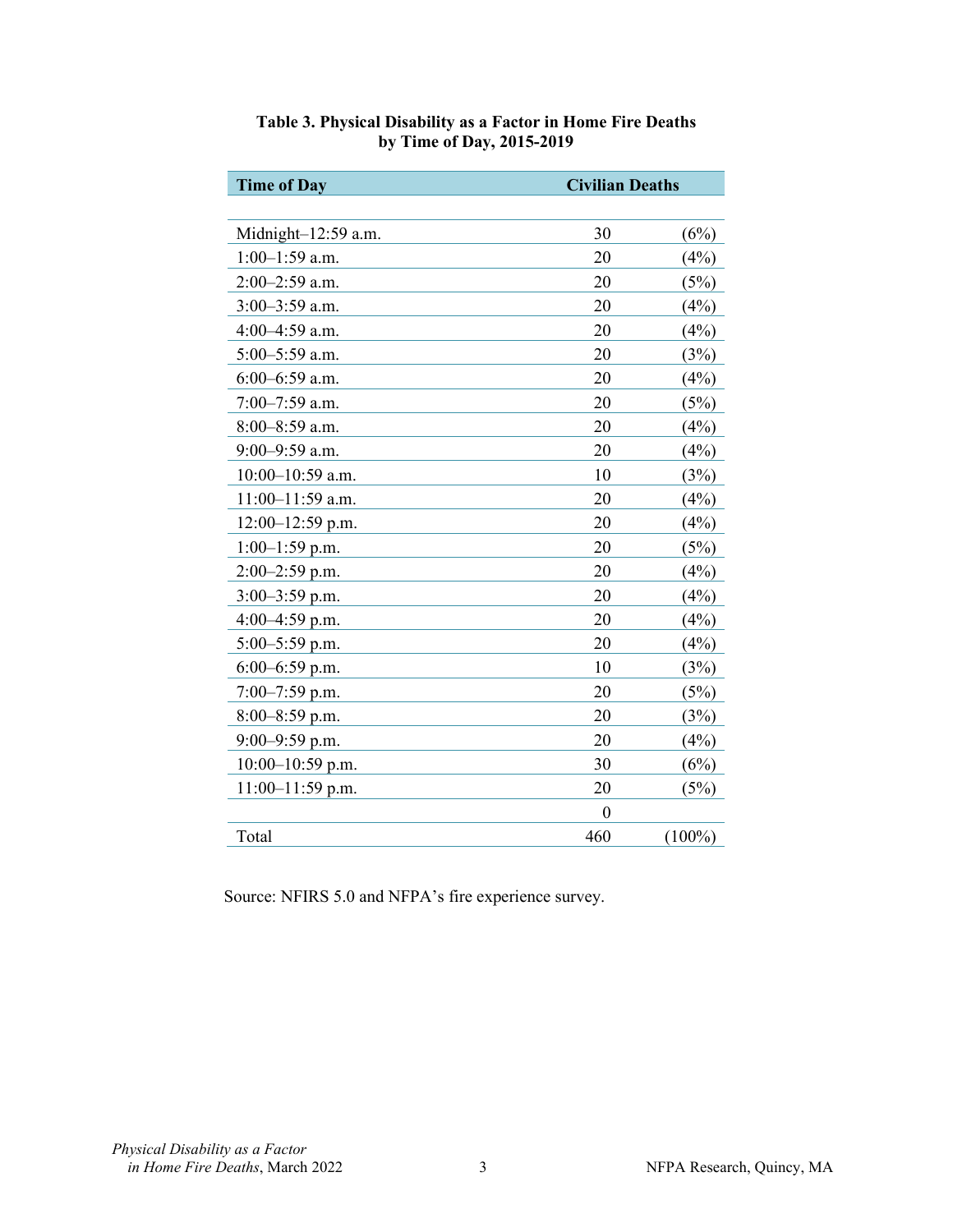### **Table 4. Physical Disability as a Factor in Home Fire Deaths by Area of Origin, 2015-2019**

| <b>Area of Origin</b>            | <b>Civilian Deaths</b> |       |
|----------------------------------|------------------------|-------|
|                                  |                        |       |
| Common room, living room, family |                        |       |
| room                             | 140                    | (31%) |
| Bedroom or sleeping area         | 130                    | (29%) |
| Kitchen or cooking area          | 60                     | (12%) |
| Unclassified function area       | 40                     | $9\%$ |
| Other area of origin             | 90                     | 20%   |

Source: NFIRS 5.0 and NFPA's fire experience survey.

### **Table 5. Physical Disability as a Factor in Home Fire Deaths by Item First Ignited, 2015-2019**

| <b>Civilian Deaths</b><br><b>Item First Ignited</b>               |     |           |
|-------------------------------------------------------------------|-----|-----------|
|                                                                   |     |           |
| Upholstered furniture or vehicle seat                             | 70  | (16%)     |
| Mattress or bedding material                                      | 70  | (16%)     |
| Clothing                                                          | 30  | (7%)      |
| Flammable and combustible liquids and<br>gases, piping and filter | 30  | (6%)      |
| Multiple items first ignited                                      | 20  | (5%)      |
| Cooking materials, including food                                 | 20  | (5%)      |
| Electrical wire or cable insulation                               | 20  | (4%)      |
| Unclassified furniture, utensils                                  | 20  | (4%)      |
| Rubbish, trash, or waste                                          | 20  | (4%)      |
| Interior wall covering. excluding drapes                          | 20  | (4%)      |
| Floor covering rug, carpet, or mat                                | 10  | (3%)      |
| Cabinetry, (including built-in                                    | 10  | (2%)      |
| Appliance housing or casing                                       | 10  | (2%)      |
| Other item first ignited                                          | 110 | (23%)     |
|                                                                   |     |           |
| Total                                                             | 460 | $(100\%)$ |
|                                                                   |     |           |